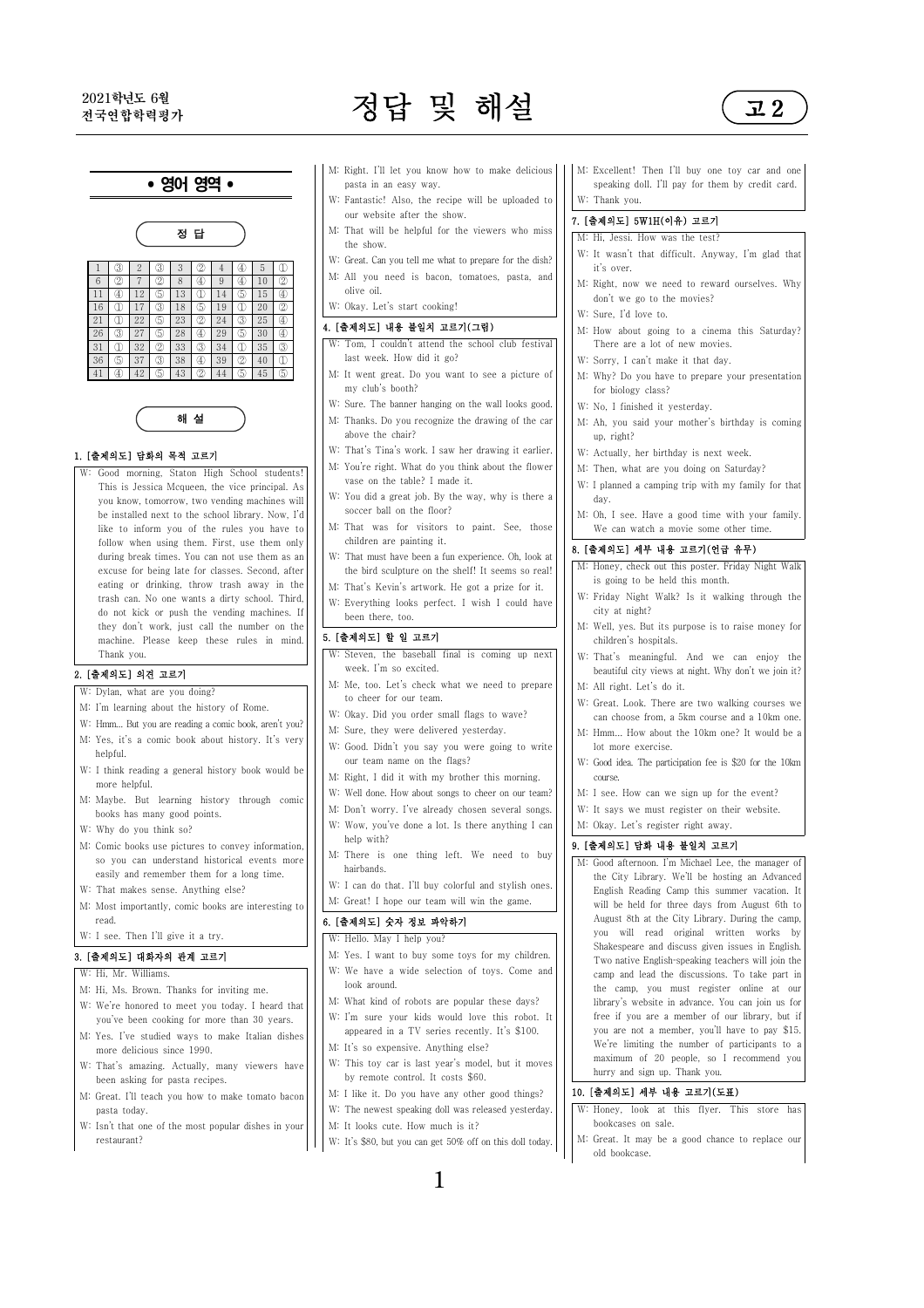# 2021학년도 6월

# $2021$ 학년도 6월 2021 - 2021학년도 6월 2021 - 2021학년도 6월 2021 - 2021 - 2021 - 2021 - 2021



- W: Let's see. *[Pause]* We should not choose the  $\vert \ \vert$ plastic one. It is likely to break easily.
- M: You're right. And, how many shelves do we need? W: Not many. We don't have that many books, so three or four would be enough.
- M: I agree. Let's choose the color now.
- W: I think a red bookcase would be pretty and colorful.
- M: Red is good, but it doesn't match our furniture. White would be a better choice.
- W: Good point. Then, we have only two options left.
- M: We've already spent a lot of money decorating the house. Why don't we buy the cheaper one? W: Okay. Then let's buy this one.

## M: Mom, are you going somewhere?

- W: I'm going to buy some groceries for dinner. Can you come with me and help?
- M: Sure. But I have to change my clothes. Could you wait for a minute?

- W: I have big news. I'm getting married next month. M: Congratulations! You must be really busy thes days.
- W: I am. Here, this card is an invitation for you. I hope you can come.
- 

# M: 13. [출제의도] 긴 대화의 적절한 응답 고르기

- W: Hello, Jake. How is your job search going? M: I'll have a job interview with the ABC Company
- in three days. But the interview will be online.
- W: Oh, I've done a job interview online before. M: Really? Can you give me some advice?
- W: It's important to make a good impression. So, you should have clear video and sound.
- M: How can I do that?
- W: You need a high-quality camera and a good microphone. I bought those things and they were helpful.
- M: Sounds good. I want to buy them too, but I don't have much money.
- W: You can buy them at a discounted price online, but they will take several days to arrive.
- M: Oh, no... Is there any other way to get them?

# W: 14. [출제의도] 긴 대화의 적절한 응답 고르기

- M: Kate, you look depressed. What's wrong?
- W: I had a medical check-up at the hospital yesterday and got a bad result.
- M: Sorry to hear that. What did the doctor say? W: The doctor said I have high cholesterol, so I need to do more exercise.
- M: Everyone should exercise. I recommend you take swimming lessons at the sports center near your house.
- W: I'd like to, but these days I don't have any extra time for the lessons.
- M: Then, how about going to work on foot or by bicycle?
- W: Good idea, but my company is too far from home to walk there.
- M: If so, why don't you try riding a bicycle?
- W: That would be great, but I don't know how to

#### do that.

# M: 15. [출제의도] 상황에 적절한 응답 고르기

11. [출제의도] 짧은 대화의 적절한 응답 고르기 W: Lucy and Mike are a married couple. Lucy has traveled overseas many times, but Mike has no experience with overseas trips. One day, for their summer vacation, Lucy and Mike decided to take a trip to Australia for two weeks. While talking about what to prepare, Mike tells Lucy that he'd like to go there without plans and just do whatever they want in the moment. But Lucy knows the importance of planning based on her experience with overseas travel. She is worried about having difficulties traveling without plans. So Lucy wants to suggest to situation, what would Lucy most likely say to Mike?

## $[16 \sim 17]$

W: 12. [출제의도] 짧은 대화의 적절한 응답 고르기 M: Hello, listeners. I'm Joe Adams from the public health center. Many of you drink tea because you like the taste. But tea can also improve your overall health. Today I will introduce some teas that will benefit your health. First, green tea is improving working memory. It can also reduce the growth of bad cells that cause cancer. Second, lemon tea is popular for its positive effects. With lemon tea, you can get vitamins and minerals without a lot of sugar or calories. Mint tea is another tea which makes you healthier. Mint tea relieves digestive discomfort in your body. It can also relieve stomach pain. Next, black tea has traditionally been popular. Black tea is well‑known for reducing anxiety and stress. Also, a compound in black tea kills bacteria that cause tooth decay. So did you get some useful information today? I hope you try one of these teas. Thank you.

## 16. [출제의도] 긴 담화 듣기(담화의 주제 파악하기) 17. [출제의도] 긴 담화 듣기(담화의 언급 유무 고르기) 18. [출제의도] 글의 목적 고르기

동물 애호가들께,

저는 Protect Animal Organization을 대표해서 글을 쓰 고 있습니다. 우리 단체는 모든 동물들이 존중받고 애정으 로 대우받아야 하며, 법에 의해 보호되어야 한다는 믿음으 로 설립되었습니다. 지난 20년 넘게, 우리는 길 잃은 동물 들에게 보호, 새로운 집, 그리고 때로는 건강 관리를 제공 해 왔습니다. 현재, 우리의 동물 보호소는 가득 찼고, 그 래서 우리는 새로운 보호소를 짓기 위해 당신의 도움이 필요합니다. 우리는 어떤 금액이든 기부금을 얻으려고 하고 있습니다. 모금된 모든 돈은 도움이 필요한 동물들을 위한 집을 짓는데 사용됩니다. 당신은 www.protectanimal.org 에서 온라인으로 우리에게 기부할 수 있습니다. 우리를 지 원해 줄 것을 고려해 주셔서 감사합니다. 진심을 담아,

Stella Anderson

## 19. [출제의도] 심경 변화 고르기

다. 그는 그날 오후 물에 있는 마지막 사람이었다. 갑자 기 수평선 위로 무언가가 그의 눈을 사로잡았고 그의 심장은 얼어붙었다. 그것은 모든 서퍼들의 최악의 악몽 이었다 ― 상어의 지느러미. 그리고 그것은 단지 20미터 떨어져 있었다! 그는 그의 보드를 해변 쪽으로 돌렸고 해안가 쪽으로 발차기를 시작했다. 떨면서, 그는 그의 보드를 더 단단히 붙잡고 더 강하게 발차기를 했다. '나 는 괜찮을 거야,' 그는 마음 속으로 생각했다. '나는 공 포를 떨쳐낼 필요가 있어.' 그가 육지에 다시 도착하기<br>전에 한평생처럼 느껴졌던 공포의 5분이 지나갔다.  $D$ ave는 해변에 앉아 숨을 내쉬었다. 그의 마음은 이제 편안해졌다. 그는 안전했다. 그는 태양이 파도 뒤로 지 기 시작할 때 만족스러운 한숨을 내쉬었다.

#### [어구] shiver 떨다

## 20. [출제의도] 필자의 주장 고르기

형제간의 경쟁은 특히 의지가 강한 아이들 사이에서 자연스러운 것이다. 부모로서, 위험들 중 하나는 아이들 을 서로 호의적이지 않게 비교하는 것인데, 왜냐하면 그 들은 항상 경쟁 우위를 찾기 때문이다. 문제는 아이가 얼마나 빨리 달릴 수 있느냐가 아니라, 누가 먼저 결승 선을 통과하느냐다. 소년은 자신이 얼마나 키가 큰지 신 경쓰지 않는다; 그는 누가 가장 큰지에 매우 관심이 있 다. 아이들은 스케이트보드 타는 능력에서부터 누가 가 장 많은 친구를 가지고 있는지에 이르기까지 모든 것에 대해 그들 자신을 그들의 동료들과 비교해서 체계적으로 평가한다. 그들은 가족 내에서 공개적으로 이야기되는 어떠한 실패에도 특히 민감하다. 따라서, 가정에서 작은 평화를 원하는 부모들은 일상적으로 한 아이를 다른 아 이보다 편애하는 비교의 발언에 대해 경계해야 한다. 이 원칙을 위반하는 것은 그들 사이에 더 큰 경쟁을 만드는 것이다.

### 21. [출제의도] 함축적 의미 파악하기

good for health. Green tea helps brain function by | | | 을 이끌었던 위대한 성자의 우화에 대해 이야기한다 작가 Elizabeth Gilbert는 명상을 할 때 그의 신도들 신도들이 그들의 선의 순간에 막 빠질 때, 야옹 하고 울고 모든 사람들을 귀찮게 하며 사원을 돌아다니는 고 양이에 의해 그들은 방해를 받곤 했다. 성자는 간단한 해결책을 생각해 냈다: 그는 명상 시간 동안 고양이를 기둥에 묶기 시작했다. 이 해결책은 빠르게 하나의 의 식으로 발전했다: 먼저 고양이를 기둥에 묶고, 그 다음 에 명상을 하라. 고양이가 결국 자연사했을 때, 종교적 위기가 뒤따랐다. 신도들이 무엇을 해야 하는 것인가? 어떻게 고양이를 기둥에 묶지 않고 그들이 명상을 할 수 있을 것인가? 이 이야기는 내가 보이지 않는 규칙이 라고 부르는 것을 보여 준다. 이것들은 불필요하게 규 칙으로 굳어진 습관과 행동들이다. 비록 쓰여진 규칙들 은 변화에 저항할 수 있지만, 보이지 않는 규칙들은 더 완고하다. 그들은 침묵의 살인자들이다.

[어구] meditation 명상 stubborn 완고한

#### 22. [출제의도] 글의 요지 파악하기

더 많은 운동을 하려는 결정에 관해 말하자면, 당신은 거의 훈련을 하지 않고 하프 마라톤을 뛰는 것과 비슷한 목표들을 세우고 있다! 당신은 헬스장 회원권을 사기로 결정하고 매일 헬스장에서 한 시간을 보내기로 결정한 다. 글쎄, 당신은 하루나 이틀은 그것을 고수할 수도 있 겠지만, 장기적으로 그 다짐을 계속 이행할 수 없을 가 능성이 있다. 하지만, 만약 당신이 하루에 몇 분씩 조깅 을 하거나 잠자리에 들기 전에 당신의 일상에 몇 번의 윗몸 일으키기를 더하기로 다짐한다면, 당신은 당신의 결정을 고수하고 당신에게 장기적인 결과를 제공하는 습 관을 만들 가능성이 훨씬 더 높다. 핵심은 작게 시작하 는 것이다. 작은 습관들은 장기적인 성공으로 이어진다.

#### $[$ 어구 $]$  sit-up 윗몸 일으키기

#### 23. [출제의도] 글의 주제 파악하기

Dave는 그의 서핑보드 위에 앉아 주변을 둘러 보았 | | 당신은 상상력의 흥분 속에서 당신의 침대 위에서 움직 창의성은 상상력으로부터 한 단계 더 나아간 것이다.<br>상상력은 내적 의식의 오로지 사적인 과정일 수 있다. 임 없이 누워있을지도 모르고 어느 누구도 그런 사실을 알지 못할 것이다. 사적인 상상력들은 전혀 이 세상에 서 어떤 결과도 가지고 있지 않을지도 모른다. 창의성 은 그렇다(결과를 가진다). 창의적인 것은 무언가 하는 것을 수반한다. 어떤 것을 절대로 하지 않았던 사람을 창의적이라고 묘사하는 것은 이상할 것이다. 누군가를 창의적이라고 부르는 것은 그들이 의도적인 방식으로 어떤 것을 적극적으로 만들어 내고 있다는 것을 암시한 다. 사람들은 추상적인 것에서는 창의적이지 않다; 그들 은 어떤 것에서 창의적이다: 수학에서, 공학에서, 글쓰 기에서, 음악에서, 사업에서, 무엇에서든지. 창의성은 당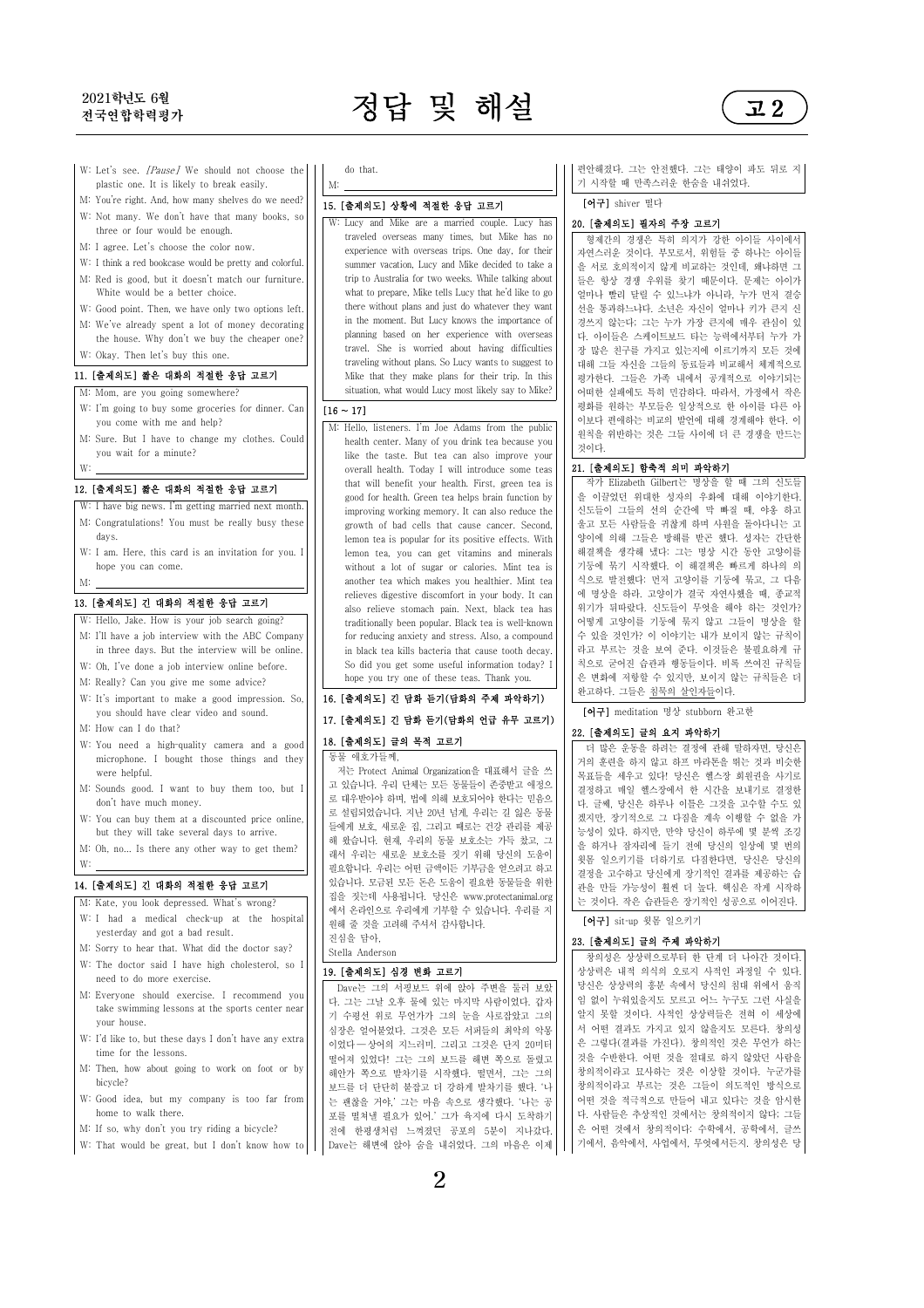# $2021$ 학년도 6월 2021 - 2021학년도 6월 2021 - 2021학년도 6월 2021 - 2021 - 2021 - 2021 - 2021

여름 록 콘서트 5개 록 밴드들이 모든 방문객들에게 훌륭한 오락거리,

28. [출제의도] 내용 일치 고르기(실용문)



신의 상상력을 작동시키는 것을 수반한다. 어떤 면에서, |<br>창의성은 적용된 상상력이다.<br>**[어구]** in a fever of 흥분 속에서 deliberate 의도적인 |

24. [출제의도] 글의 제목 추론하기 뉴스 리포터들은 그들의 이야기를 가장 중요한 정보 로 시작하도록 배운다. 리드라고 불리는, 첫 번째 문장 은 이야기의 가장 본질적인 요소들을 담고 있다. 좋은 리드는 많은 정보를 전달할 수 있다. 리드 후에, 정보는 중요도가 감소하는 순서로 제시된다. 언론인들은 이것 을 "역 피라미드" 구조라고 부른다 ― 가장 중요한 정보 (피라미드의 가장 넓은 부분)가 맨 위에 있다. 역 피라 미드는 독자들에게 아주 좋다. 독자의 주의 지속 시간 이 어떻든 간에 ― 그녀가 리드만 읽든 전체 이야기를 .<br>읽든 ― 역 피라미드는 그녀가 얻는 정보를 극대화한다.<br>다른 방법을 생각해 보라: 만약 뉴스 이야기들이 마지 막에 극적인 결말과 함께 미스터리처럼 쓰여진다면, 이 야기 중반부에서 중단한 독자들은 요점을 놓칠 것이다.<br>누가 대통령 서거 혹은 슈퍼볼에서 이경는지 알아내기 위해 이야기의 마지막 문장까지 기다린다고 상상해 보라.

#### [어구] payoff 결말

#### 25. [출제의도] 내용 불일치 고르기(도표)

위의 표는 2014년과 2018년, 전세계의 천연가스 생 산 상위 7개 국가들을 보여준다. 미국, 러시아, 이란은 2014년과 2018년 모두 상위 3개 천연가스 생산 국가 였다. 2014년과 2018년 각각, 러시아와 이란 간의 천 연가스 생산량 차이는 4000억 세제곱 미터보다 더 컸||||율이 자동으로 기록되었다. 처음에, 쥐는 우연히, 또는<br>다. 비로 캐나다이 쳐여가스 새사랴으 즈가헤지마 캐나|||| 단순히 호기식으로 막대를 눅렁을 것이고 그리고 그 다. 비록 캐나다의 천연가스 생산량은 증가했지만 캐나 다는 2014년보다 2018년에 낮은 순위를 기록했다.||| 결과로 약간의 음식을 받았을 것이다. 시간이 지나면서,<br><u>2014년과 2018년 사이, 중국의 천연가스 생산 증가량</u>||| 쥐는 막대가 눌러질 때마다 음식이 나타난다는 것을 알 은 카타르의 그것의 3배 이상이었다. 2014년 상위 7개 천연가스 생산 국가에 포함되지 않았던 호주는 2018년 에 7위에 올랐다.

[어구] cubic meter 세제곱 미터

#### 26. [출제의도] 내용 불일치 고르기

1895년에 태어난 Carol Ryrie Brink는 8살 때 고아 가 되었고 할머니에 의해 길러졌다. 그녀의 할머니의 삶과 스토리텔링 능력은 그녀의 글쓰기에 영감을 주었 다. 그녀는 수년 전 Idaho주 Moscow에서 만났던 젊은 수학 교수인 Raymond Woodard Brink와 결혼했다. 그 들의 아들과 딸이 태어난 후, 그녀의 경력 초기에, 그녀 는 어린이 이야기를 쓰기 시작했고, 연간 단편 소설집 을 편집했다. 그녀와 그녀의 남편은 프랑스에서 수년간 살았고, 그녀의 첫 번째 소설인 *Anything Can Happen* | | 이라고 불렀다. 색의 가능성은 존재하지 않았고, 따라서<br>*on the River* 가 1934년에 출판되었다. 그 후, 그녀는 | | "흑백"이라는 형용사를 삽입하는 것은 불필요했다. 하지 어린이들과 어른들을 위해 30권 이상의 소설과 논픽션 책을 썼다. 그녀는 Caddie Woodlawn으로 1936년에 Newbery 상을 받았다.

[어구] orphan 고아로 만들다

#### 27. [출제의도] 내용 불일치 고르기(실용문) Seattle 어린이 박물관에서의 일일 캠프

 Seattle 어린이 박물관에서의 일일 캠프는 아이들 에게 창의력을 불어넣을 것을 약속하는 체험입니다.<br>발견의 놀라운 여행으로 우리와 함께 하세요!<br>•**날짜**: 목요일, 7월 8일, 2021년

∙ 연령: 5 - 10세

∙ 일정

| 미술 & 공예 | $10:30 - 12:30$ |
|---------|-----------------|
| 점심 식사   | $12:30 - 13:30$ |
| 음악 & 춤  | $13:30 - 15:30$ |

## ∙ 참가비

- $-$  아이: \$30
- 어른: \$10

∙ 알림

- 모든 아이들은 반드시 어른과 동행해야 합니다. - 참가비는 점심 식사와 프로그램을 위한 재료를 포함합니다.

- 즐거움, 그리고 음악을 제공할 것입니다.<br>∙**날짜**: 토요일, 8월 14일, 2021년 ∙ 시간: 오후 7시 ∙ 장소: Blue Creek 건물의 시민회관 ∙ 세부 사항 - 티켓은 8월 7일 토요일까지 온라인으로 구매되어야 합니다. - 13세 이상만이 콘서트를 관람할 수 있습니다. ∙ 공지 - 음식은 콘서트 홀에서 허용되지 않습니다. 금지됩니다. - 문의 사항이 있으시면, www.rock5.info로 방문해
	- 주십시오.

### 29. [출제의도] 문법성 판단하기

Harvard에서 연구원으로 일하는 동안, B. F. Skinner 는 후에 "Skinner box"로 알려지게 된 발명품을 사용하 여, 쥐를 대상으로 일련의 실험을 수행했다. 이 상자들 중 하나에 쥐 한 마리가 넣어졌고, 그것은 내부에 끼워 져 있는 특별한 막대를 가지고 있었다. 쥐가 이 막대를 누를 때마다, 그것은 음식을 받았다. 막대를 누르는 비 율이 자동으로 기록되었다. 처음에, 쥐는 우연히, 또는 결과로 약간의 음식을 받았을 것이다. 시간이 지나면서, 게 되었고, 먹이를 받기 위해 일부러 그것을 누르기 시 "긍정적인 강화"가 주어진 쥐들로부터 나온 결과와 그 렇지 않았거나, 또는 다른 비율로 음식을 받은 그것들 (쥐들)로부터 나온 결과를 비교해보니, 쥐의 행동의 결 과로 음식이 나타났을 때, 이것이 그것의 향후 행동에 영향을 미쳤다는 것이 분명해졌다.<br>**[어구]** reinforcement 강화

 $[\nabla \cdot \mathbf{d}]$  (5) gives  $\rightarrow$  given

사진이 생생한 색으로 되어 있지 않았던 시기로 돌아 가 보자. 그 기간 동안, 사람들은 오늘날 우리가 하는 (부르는) 것처럼 사진을 "흑백 사진"이라기보다는 "사진" "흑백"이라는 형용사를 삽입하는 것은 불필요했다. 하지 만, 우리가 컬러 사진의 존재 전에 "흑백"이라는 어구를 포함시켰다고 가정해 보자. 그 현실을 강조함으로써, 우 리는 현재의 한계를 의식하게 되고, 따라서 새로운 가능 성과 잠재적 기회에 마음을 연다. 제1차 세계대전은 우 리가 제2차 세계대전에 깊이 휘말린 후에야 비로소 그<br>이름이 붙여졌다. 1940년대의 끔찍한 시기 이전에, 제1 차 세계대전은 단순히 "대전쟁" 또는, 더 나쁘게는, "모 든 전쟁을 끝내는 전쟁"이라고 불렸다. 만약 우리가 1918년으로 돌아가 그것을 "제1차 세계대전"이라고 불 ਜ਼ਰੀ ਮਜ਼ੋਰ ਮੰਤਰ ਅਤੇ ਇਹ ਕਰਦਾ ਹੈ ਅਤੇ ਇਸ ਦੀ ਸਾਲ ਦੀ ਸਾਲ ਦੀ ਸਾਲ ਦੀ ਸਾਲ ਦੀ ਸਾਲ ਦੀ ਸਾਲ ਦੀ ਸਾਲ ਦੀ ਸਾਲ ਦੀ ਸਾਲ ਦੀ ਸਾਲ ਦੀ<br>ਸ਼੍ਰੋਮੀ ਦੀ ਸਾਲ ਦੀ ਸਾਲ ਦੀ ਸਾਲ ਦੀ ਸਾਲ ਦੀ ਸਾਲ ਦੀ ਸਾਲ ਦੀ ਸਾਲ ਦੀ ਸਾਲ ਦੀ ਸਾਲ ਅਤੇ ਅਜਿਹੇ ਸਾਲ ਦੀ ਸਾਲ ਦੀ ਸਾਲ ਦੀ ਸਾਲ ਦੀ ਸ 의 가능성을 정부와 개인에게 예측할 수 없는(→ 더 큰) 현실로 만들었을지도 모른다. 우리가 그것들을 명시적으 로 인지했을 때, 우리는 문제들을 의식하게 된다.

[어구] adjective 형용사 embattled 전쟁 따위에 휘말린

#### 31. [출제의도] 빈칸 추론하기

한 구매가 또 다른 구매로 이어지는 경향은 이름이 있다: Diderot 효과. Diderot 효과는 새로운 소유물을 얻는 것이 종종 추가적인 구매들로 이어지는 소비의 소 용돌이를 만든다고 말한다. 당신은 이러한 경향을 어디 서든지 발견할 수 있다. 당신은 드레스를 사고 어울리 는 새 신발과 귀걸이를 사야 한다. 당신은 아이를 위해 장난감을 사고 곧 그것과 어울리는 모든 액세서리들을 구매하는 자신을 발견한다. 이것은 구매의 연쇄 반응이 다. 많은 인간의 행동들은 이 순환을 따른다. 당신은 종 종 당신이 방금 끝낸 것에 근거하여 다음에 무엇을 할 지 결정한다. 화장실에 가는 것은 손을 씻고 말리는 것 으로 이어지고, 그것은 당신으로 하여금 더러운 수건을 세탁실에 넣을 필요가 있다는 생각이 들게 하고, 그래 서 당신은 쇼핑 목록에 세탁 세제를 더하고, 기타 등등 을 한다. 고립되어 일어나는 행동은 없다. 각 행동은 다 음 행동을 유발하는 신호가 된다.

[어구] detergent 세제 trigger 유발하다

#### 32. [출제의도] 빈칸 추론하기

— 공연 중에는 모든 형태의 사진 촬영과 동영상 녹화는 | | | 에 반응하기 때문이다. Bob Carlson은 다양한 문제들에<br>\_ 글지된니다 리더들이 종종 빠르게 결정들을 내려야 하는 거대한 압박에 직면하지만, 섣부른 결정들은 결정 실패의 주된 원인이다. 이것은 주로 리더들이 근원적인 문제들을 탐 색하는 데 시간을 보내기보다는 결정의 피상적인 문제 에 반응하기 때문이다. Bob Carlson은 다양한 문제들에 <sub>2001년</sub> 초의 경기 최체기에, Reell Precision Manufacturing은 총수입에서 30퍼센트 하락에 직면했 다. 몇몇의 고위 지도자 팀의 구성원들은 해고를 선호 했고 몇몇은 임금 삭감을 선호했다. 경제적 압박의 긴 장 상태를 완화하기 위해서 결정을 밀어붙이거나 투표 를 요청하는 것이 쉬웠을 테지만, 공동 최고 경영자로 서, Bob Carlson은 그 팀이 함께 노력하고 모든 문제들 을 검토하도록 도왔다. 그 팀은 마침내, 그들의 능력의 최선에서, 그들이 두 가지 가능한 결정 모두의 영향을 철저하게 검토했다는 것을 알면서, 임금 삭감에 동의했다.

[어구] superficial 피상적인 downturn 침체

#### 33. [출제의도] 빈칸 추론하기

**30. [출제의도] 문맥상 적절한 어휘 파악하기**<br>- THE REAL THE REAL THE BOAT THE REAL THE PROPERTY OF THE PROPERTY OF THE PROPERTY OF THE PROPERTY OF THE PROPE<br>- THE REAL THE PROPERTY OF THE PROPERTY OF THE PROPERTY OF THE PROPERTY OF THE P 자기불구화를 할 때, 당신은 당신이 알기에 성공의 가능성을 해칠 행동에 관여하고 있다: 당신은 전날 밤 에 밖에 나가면 그만큼 시험을 잘 치지 못할 것이라는 것을 알고 있지만, 어쨌든 당신은 그것을 한다. 어떤 사 여기에 가능한 답이 있다. 공부를 열심히 한다고 말해 보자. 당신은 적당한 시간에 잠자리에 들고 8시간 동안 잠을 잔다. 그리고 나서 당신은 수학 시험에 응시하지 만, 잘 치지 못한다: 당신은 겨우 C를 받는다. 당신은 자신에 대해 어떤 결론을 내릴 수 있는가? 아마도 당신 은 단지 수학을 잘하지 못해서라고(결론을 내릴 수 있 하지만 만약 당신이 자기불구화를 한다면, 당신이 실패 에 대한 이유를 만들기 때문에 당신은 결코 이런 상황 에 처하지 않을 것이다. 당신이 새벽 1시까지 밖에 나 갔기 때문에 C를 받을 수 밖에 없었다고, 당신은 스스 로에게 말할 수 있다. 그 C는 당신이 수학을 못한다는 것을 의미하지는 않는다; 그것은 단지 당신이 파티하는 것을 좋아한다는 것을 의미한다. 사람들이 의도적으로 성공의 가능성을 해치고 있기 때문에, 자기불구화 현상 은 역설처럼 보인다.

> [어구] selfhandicapping 자기불구화 현상 decent 알맞은 blow (정신적) 타격 paradox 역설

#### 34. [출제의도] 빈칸 추론하기

학기 초, 우리 미술 교수는, 보는 이를 등지고, 바닷 수도승의 이미지를 투영했다. 교수는 반 학생들에게 물 우리는 그 숨겨진 의미를 발견하기 위해 가능한 한 열 심히 보고 보고 생각하고 생각했지만, 아무것도 생각해 내지 못했다 ― 우리는 그것을 놓쳤음에 틀림없다. 극도 로 분노하며 그녀는 자신의 질문에 대답했다, "그것은 수도승의 그림이에요! 그의 등은 우리에게 향하고 있어 요! 그는 해안 근처에 서 있어요! 푸른 바다와 거대한 하늘이 있어요!" 음... 왜 우리는 그것을 보지 못했을까? 우리에게 편견을 주지 않기 위해, 그녀는 그 작품의 작 가나 제목을 밝히지 않고 질문을 제시했다. 사실, 그것 은 Caspar David Friedrich의 The Monk by the Sea 였 다. 여러분의 세상을 더 잘 이해하기 위해서, 여러분이 생각하기에 여러분이 봐야 할 것으로 기대되는 것을 추